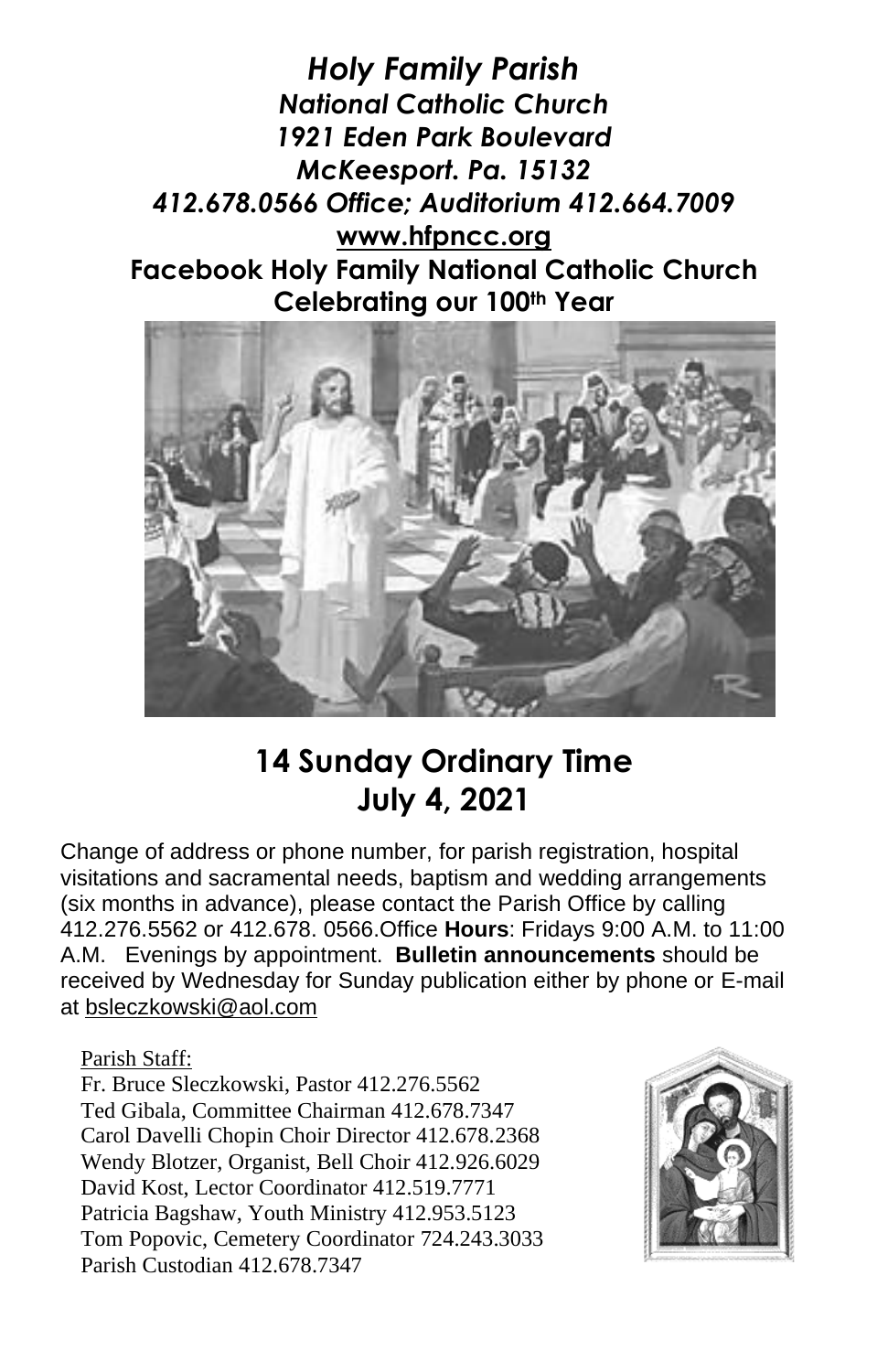## **THIS WEEK**



**Sunday, July 4, 2021** 14 Ordinary Time Holy Mass 9:00 A.M. **+Mildred & Ignatius Budziloski** (wedding Ann.) Int. daughter Terry Allen; **+Anna Mastrovich** (19<sup>th</sup> Ann) Int. daughter Carol Davelli

**Sunday, July 11, 2021 15 Ordinary Time** Holy Mass 9:00 A.M. **+Anthony Palko** (92nd birthday) Int. wife Frances Palko; **+Helen Popovic** Int. David & Sandy Kost.

*N.B. Beginning next Sunday, in conjunction with the state regulations and in accordance with our bishops, masks will not be required for Holy Mass attendance. Masks can be worn at the discretion of the individual.*

**Condolences** 

Holy Family extends its sympathies and love to Cathy Trumpe upon the death of her husband, John Trumpe. John's funeral was held yesterday with a Mass of Christian burial. Eternal rest grant to him Lord and let the perpetual light shine upon him. May he rest in peace.

## **God Bless America**

Lord, we stand today as our forefathers have stood before You in times gone by, celebrating our history and revelling in all the great things that our country has achieved. On this day we rejoice in the favor You have graciously given us. We thank You for the blessings of liberty, for this generation and for the generations to come. We thank You for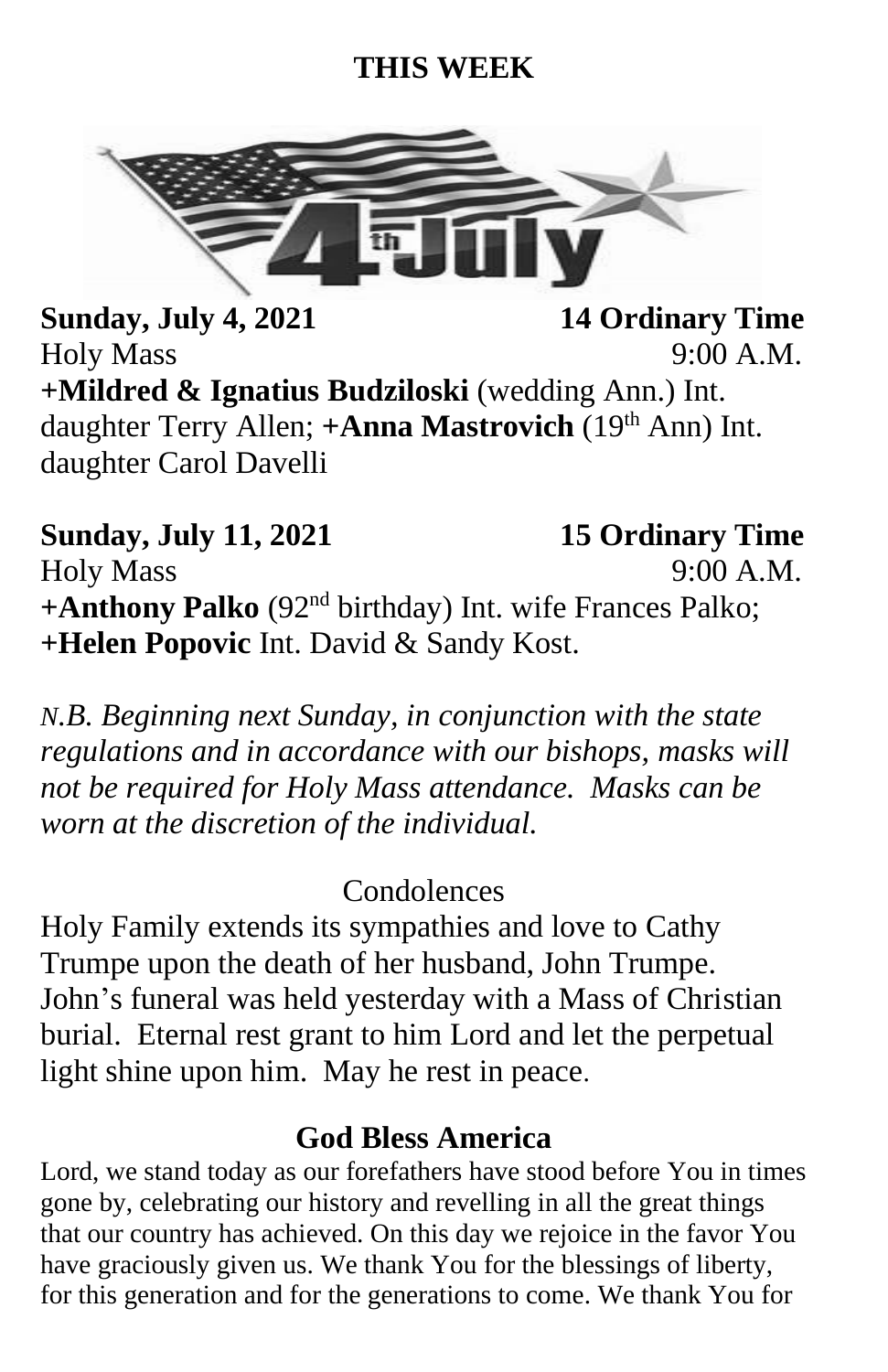our independence, peace and for all those who have bravely given their lives in the defense of freedom and justice. We thank You that Your gracious and provident hand has given us so much. Yet as a nation and people we have not always chosen the right way. We ask You to forgive us for these times. On this day we commit ourselves to wholeheartedly honoring and serving You. With everything that we are, we lay our lives before You. Make us a generous people, A holy nation, A people set aside to love You forever, For the sake of the land of the brave and free, And the peoples and nations of this world. Today, we do not presume Your grace for our country. Our land is in need of You, Our people are in need of You, Our industry and business is in need of You. May we look only to You this Independence Day, dependent on You. Please come now by Your glorious Holy Spirit, Breathe new life into the sinews of this nation. May justice flow like rivers, and righteousness like a never-failing stream, Until the whole of our country is covered with Your glory, as the waters cover the sea. We ask all this in the wonderful name of Jesus, Who lives and reigns with You and the Holy Spirit. One God, now and for all eternity. Amen.

## **Vendor Sale Saturday September 25th Mark your calendars.**

Our first reading today is Ezekiel's own account of his commissioning by God. This short reading has a remarkable honesty – the mission is not going to be easy. Those forbidding words, "whether they listen or not..." give us insights into the task the prophet faces. When we eventually get to the message that Ezekiel is to take with him, it might seem a little bit of an anticlimax: "The Lord says this." This was the formula of Divine prophecy ‑ a sign that the words, whatever they were, came